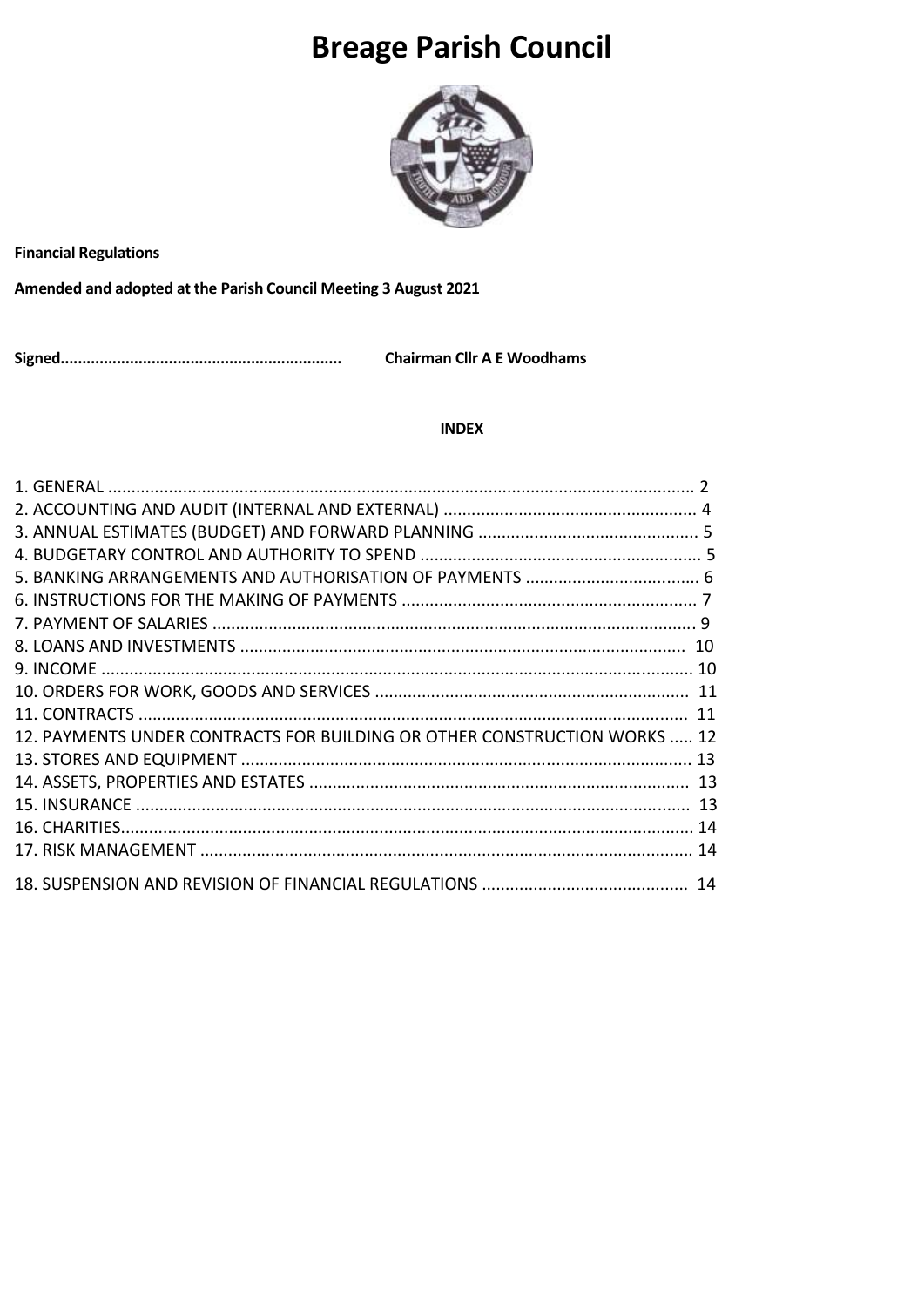## **1. GENERAL**

1.1.These financial regulations govern the conduct of financial management by the council and may only be amended or varied by resolution of the council. Financial regulations are one of the council's three governing policy documents providing procedural guidance for members and officers. Financial regulations must be observed in conjunction with the council's standing orders and any individual financial regulations relating to contracts.

1.2.The council is responsible in law for ensuring that its financial management is adequate and effective and that the council has a sound system of internal control which facilitates the effective exercise of the council's functions, including arrangements for the management of risk.

1.3. The council's accounting control systems must include measures: for the timely production of accounts; that provide for the safe and efficient safeguarding of public money; to prevent and detect inaccuracy and fraud; and identifying the duties of officers.

1.1. These financial regulations demonstrate how the council meets these responsibilities and requirements.

1.2. At least once a year, prior to approving the Annual Governance Statement, the council must review the effectiveness of its system of internal control which shall be in accordance with proper practices.

1.3. Deliberate or wilful breach of these Regulations by an employee may give rise to disciplinary proceedings.

1.4. Members of Council are expected to follow the instructions within these Regulations and not to entice employees to breach them. Failure to follow instructions within these Regulations brings the office of councillor into disrepute.

1.5. The Responsible Financial Officer (RFO) holds a statutory office to be appointed by the council. The Clerk has been appointed as RFO for this council and these regulations will apply accordingly.

## 1.6. The RFO;

acts under the policy direction of the council;

administers the council's financial affairs in accordance with all Acts, Regulations and proper practices; determines on behalf of the council its accounting records and accounting control systems; ensures the accounting control systems are observed;

maintains the accounting records of the council up to date in accordance with proper practices; assists the council to secure economy, efficiency and effectiveness in the use of its resources; and produces financial management information as required by the council.

1.7. The accounting records determined by the RFO shall be sufficient to show and explain the council's transactions and to enable the RFO to ensure that any income and expenditure account and statement of balances, or record of receipts and payments and additional information, as the case may be, or management information prepared for the council from time to time comply with the Accounts and Audit Regulations.

1.8. The accounting records determined by the RFO shall in particular contain:

entries from day to day of all sums of money received and expended by the council and the matters to which the income and expenditure or receipts and payments account relate;

a record of the assets and liabilities of the council; and

wherever relevant, a record of the council's income and expenditure in relation to claims made, or to be made, for any contribution, grant or subsidy.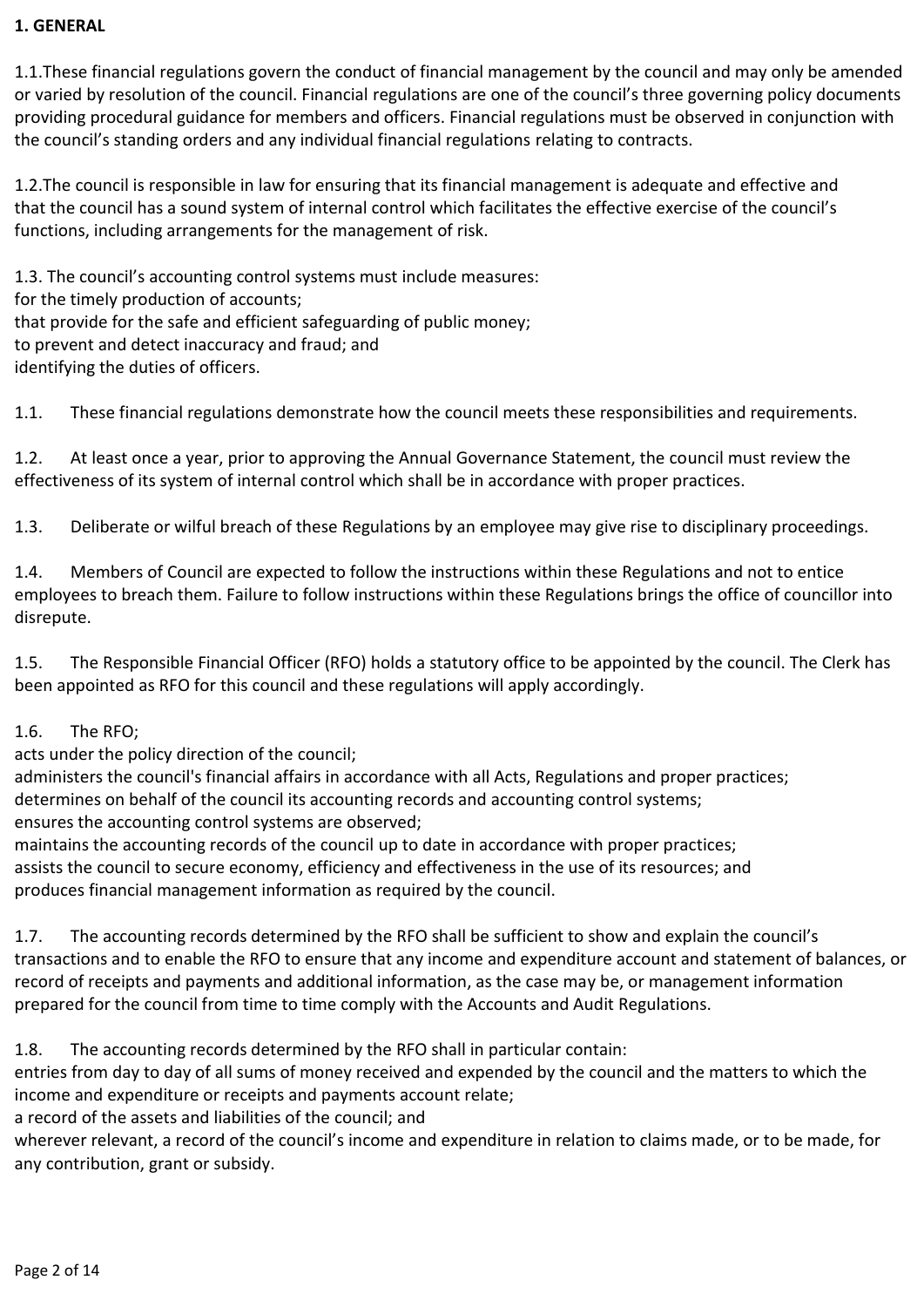1.11. The accounting control systems determined by the RFO shall include:

procedures to ensure that the financial transactions of the council are recorded as soon as reasonably practicable and as accurately and reasonably as possible;

procedures to enable the prevention and detection of inaccuracies and fraud and the ability to reconstruct any lost records;

identification of the duties of officers dealing with financial transactions and division of responsibilities of those officers in relation to significant transactions;

procedures to ensure that uncollectable amounts, including any bad debts are not submitted to the council for approval to be written off except with the approval of the RFO and that the approvals are shown in the accounting records; and

measures to ensure that risk is properly managed.

1.12. The council is not empowered by these Regulations or otherwise to delegate certain specified decisions. In particular any decision regarding:

setting the final budget or the precept (council tax requirement);

approving accounting statements;

approving an annual governance statement;

borrowing;

writing off bad debts;

declaring eligibility for the General Power of Competence; and

addressing recommendations in any report from the internal or external auditors,

shall be a matter for the full council only.

1.13. In addition the council must:

determine and keep under regular review the bank mandate for all council bank accounts;

approve any grant or a single commitment in excess of £5,000; and

in respect of the annual salary for any employee have regard to recommendations about annual salaries of employees made by the relevant committee in accordance with its terms of reference.

1.14. In these financial regulations, references to the Accounts and Audit Regulations or 'the regulations' shall mean the regulations issued under the provisions of section 27 of the Audit Commission Act 1998, or any superseding legislation, and then in force unless otherwise specified.

In these financial regulations the term 'proper practice' or 'proper practices' shall refer to guidance issued in *Governance and Accountability for Local Councils - a Practitioners' Guide (England)* issued by the Joint Practitioners Advisory Group (JPAG), available from the websites of NALC and the Society for Local Council Clerks (SLCC).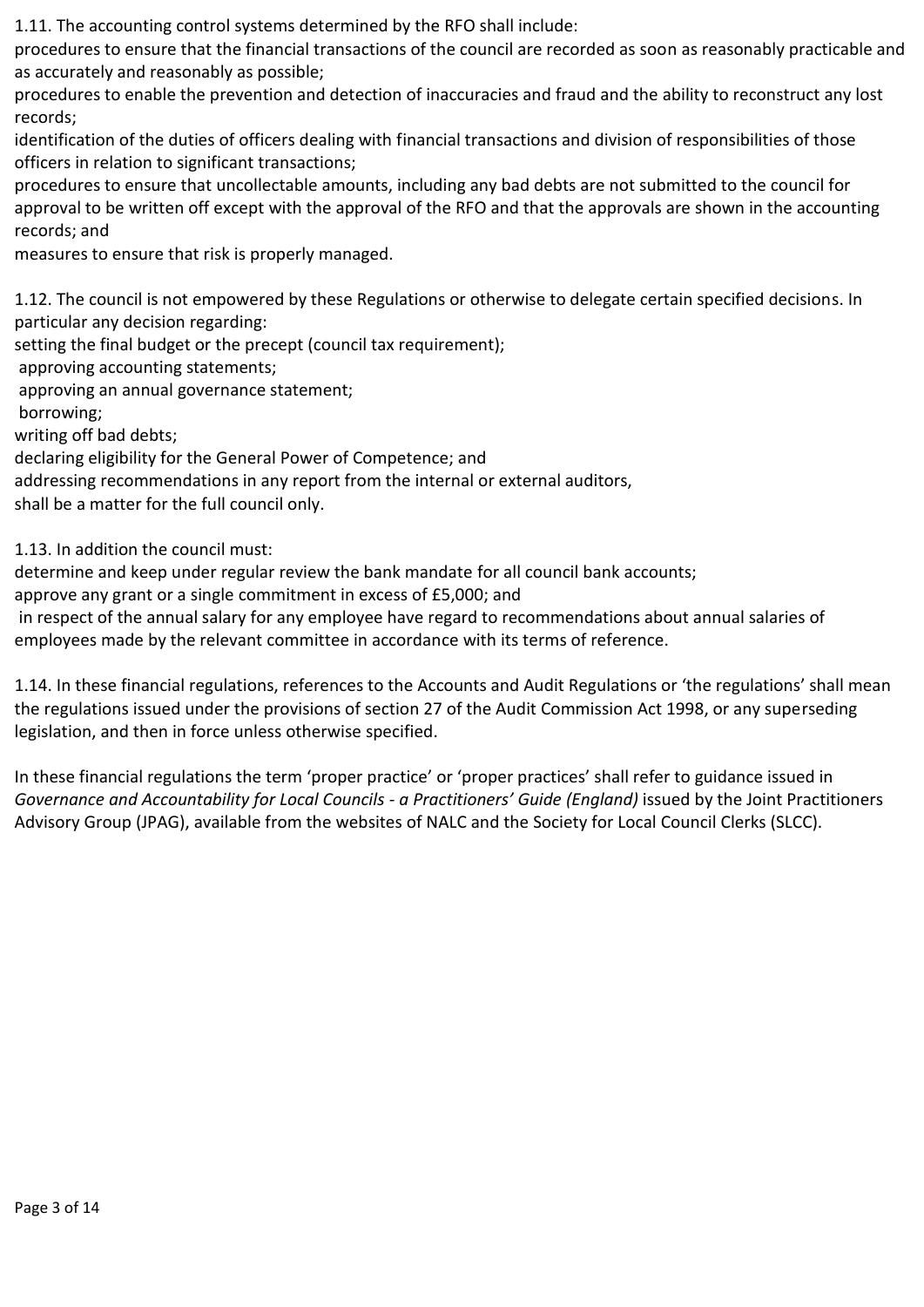## **2. ACCOUNTING AND AUDIT (INTERNAL AND EXTERNAL)**

2.1. All accounting procedures and financial records of the council shall be determined by the RFO in accordance with the Accounts and Audit Regulations, appropriate guidance and proper practices.

2.2. On a regular basis, at least once in each quarter, and at each financial year end, a member other than the Chairman or a cheque signatory shall be appointed to verify bank reconciliations for all accounts produced by the RFO. The member shall sign the reconciliations and the original bank statements as evidence of verification. This activity shall on conclusion be reported, including any exceptions, to and noted by the council.

2.3. The RFO shall complete the annual statement of accounts, annual report, and any related documents of the council contained in the Annual Return (as specified in proper practices) as soon as practicable after the end of the financial year and having certified the accounts shall submit them and report thereon to the council within the timescales set by the Accounts and Audit Regulations.

2.4. The council shall ensure that there is an adequate and effective system of internal audit of its accounting records, and of its system of internal control in accordance with proper practices. Any officer or member of the council shall make available such documents and records as appear to the council to be necessary for the purpose of the audit and shall, as directed by the council, supply the RFO, internal auditor, or external auditor with such information and explanation as the council considers necessary for that purpose.

2.5. The internal auditor shall be appointed by and shall carry out the work in relation to internal controls required by the council in accordance with proper practices.

2.6. The internal auditor shall:

be competent and independent of the financial operations of the council;

report to council in writing, or in person, on a regular basis with a minimum of one annual written report during each financial year;

to demonstrate competence, objectivity and independence, be free from any actual or perceived conflicts of interest, including those arising from family relationships; and

have no involvement in the financial decision making, management or control of the council.

2.7. Internal or external auditors may not under any circumstances:

perform any operational duties for the council;

initiate or approve accounting transactions; or

direct the activities of any council employee, except to the extent that such employees have been appropriately assigned to assist the internal auditor.

2.8. For the avoidance of doubt, in relation to internal audit the terms 'independent' and 'independence' shall have the same meaning as is described in proper practices.

2.9. The RFO shall make arrangements for the exercise of electors' rights in relation to the accounts including the opportunity to inspect the accounts, books, and vouchers and display or publish any notices and statements of account required by Audit Commission Act 1998, or any superseding legislation, and the Accounts and Audit Regulations.

2.10. The RFO shall, without undue delay, bring to the attention of all councillors any correspondence or report from internal or external auditors.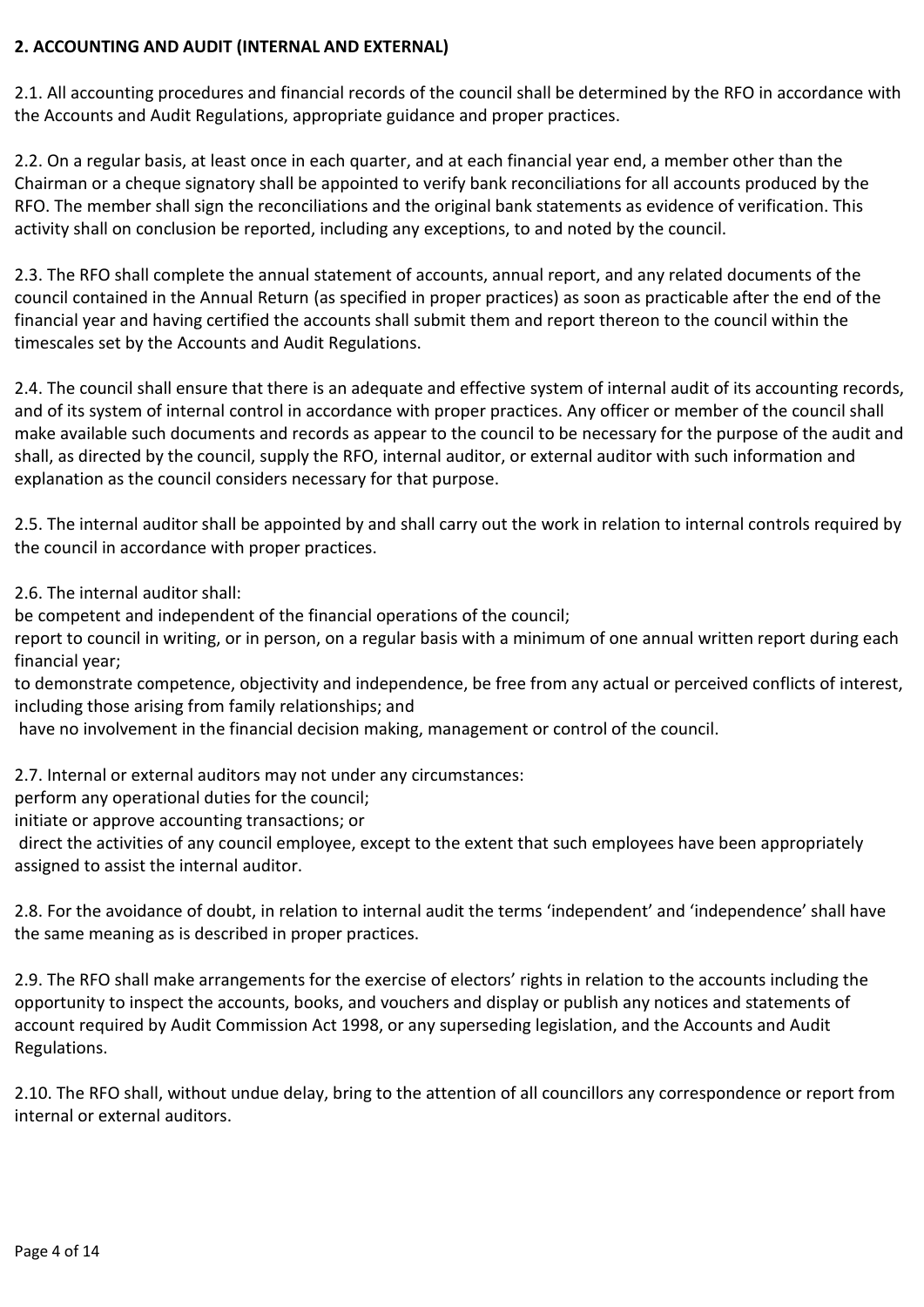#### **3. ANNUAL ESTIMATES (BUDGET) AND FORWARD PLANNING**

3.1. The Finance & General Purposes Committee shall review its forecast of revenue and capital receipts and payments. Having regard to the forecast, it shall thereafter formulate and submit proposals for the following financial year to the council not later than the end of November each year including any proposals for revising the forecast.

3.2. The RFO must each year, in time for The Finance & General Purposes Committee meeting in October, prepare detailed estimates of all receipts and payments including the use of reserves and all sources of funding for the following financial year in the form of a budget to be considered by The Finance & General Purposes Committee in October and by the council at the precept/budget meeting in November.

3.3. The council shall consider annual budget proposals in relation to the council's three year forecast of revenue and capital receipts and payments including recommendations for the use of reserves and sources of funding and update the forecast accordingly.

3.4. The council shall fix the precept (council tax requirement), and relevant basic amount of council tax to be levied for the ensuing financial year not later than by the end of January each year. The RFO shall issue the precept to the billing authority and shall supply each member with a copy of the approved annual budget.

3.5. The approved annual budget shall form the basis of financial control for the ensuing year.

# **4. BUDGETARY CONTROL AND AUTHORITY TO SPEND**

4.1. Expenditure on revenue items may be authorised up to the amounts included for that class of expenditure in the approved budget. This authority is to be determined by:

• the council for all items over £5,000;

• the Clerk, in conjunction with 2 Members of The Finance & General Purposes Committee for any items between £501 and £4,999.

Such authority is to be evidenced by an authorisation slip duly signed by 2 Members of The Finance & General Purposes Committee.

Contracts may not be disaggregated to avoid controls imposed by these regulations.

4.2. No expenditure may be authorised that will exceed the amount provided in the revenue budget for that class of expenditure other than by resolution of the council, or duly delegated committee. During the budget year and with the approval of council having considered fully the implications for public services, unspent and available amounts may be moved to other budget headings or to an earmarked reserve as appropriate ('virement').

4.3. Unspent provisions in the revenue or capital budgets for completed projects shall not be carried forward to a subsequent year.

4.4. The salary budgets are to be reviewed at least annually in [September] for the following financial year and such review shall be evidenced by a hard copy schedule signed by the Clerk and the Chairman of Council or relevant committee. The RFO will inform committees of any changes impacting on their budget requirement for the coming year in good time.

4.5. In cases of extreme risk to the delivery of council services, the Clerk may authorise revenue expenditure on behalf of the council which in the clerk's judgement it is necessary to carry out. Such expenditure includes repair, replacement or other work, whether or not there is any budgetary provision for the expenditure, subject to a limit of £500. The Clerk shall report such action to the chairman as soon as possible and to the council as soon as practicable thereafter.

#### Page 5 of 14

4.6. No expenditure shall be authorised in relation to any capital project and no contract entered into or tender accepted involving capital expenditure unless the council is satisfied that the necessary funds are available and the requisite borrowing approval has been obtained.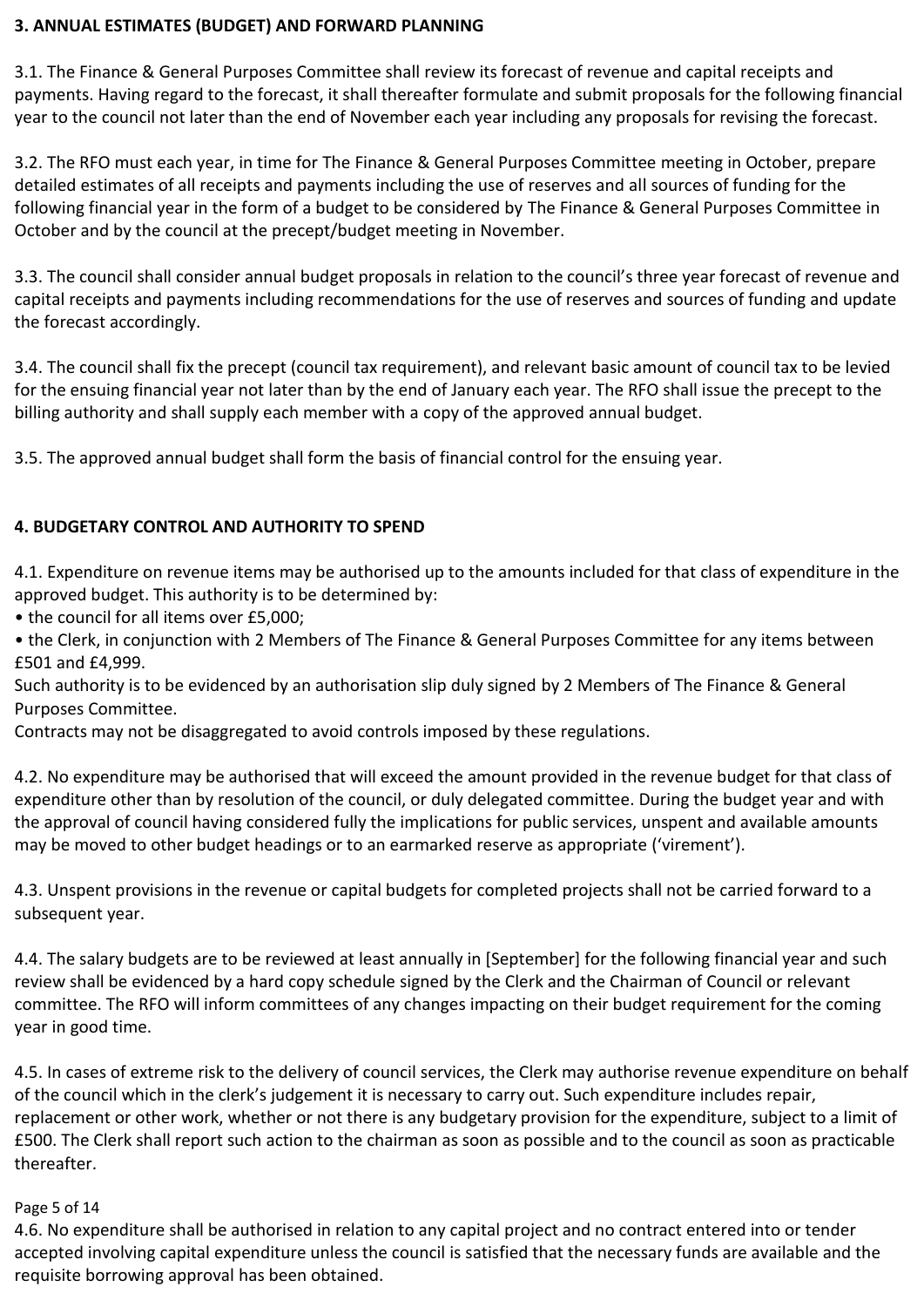4.7. All capital works shall be administered in accordance with the council's standing orders and financial regulations relating to contracts.

4.8. The RFO shall regularly provide the council with a statement of receipts and payments to date against that planned as shown in the budget. These statements are to be prepared at least at the end of each financial quarter and shall show explanations of material variances. For this purpose "material" shall be in excess of 15% of the budget.

4.9. Changes in earmarked reserves shall be approved by council as part of the budgetary control process.

## **5. BANKING ARRANGEMENTS AND AUTHORISATION OF PAYMENTS**

5.1. The council's banking arrangements, including the bank mandate, shall be made by the RFO and approved by the council; banking arrangements may not be delegated to a committee. They shall be regularly reviewed for safety and efficiency.

5.2. The RFO shall prepare a schedule of payments requiring authorisation, forming part of the Agenda for the Meeting and, together with the relevant invoices, present the schedule to a Finance & General Purposes Committee Member. The Member shall review the schedule for compliance and, having satisfied their self shall recommend payment by a resolution of the council. The approved schedule and cheque stubs shall be initialled by The Finance & General Purposes Committee Member. A detailed list of all payments shall be disclosed within or as an attachment to the minutes of the meeting at which payment was authorised. Personal payments (including salaries, wages, expenses and any payment made in relation to the termination of a contract of employment) may be summarised to remove public access to any personal information.

5.3. All invoices for payment shall be examined, verified and certified by the RFO to confirm that the work, goods or services to which each invoice relates has been received, carried out, examined and represents expenditure previously approved by the council.

5.4. The RFO shall examine invoices for arithmetical accuracy and analyse them to the appropriate expenditure heading. The RFO shall take all steps to pay all invoices submitted, and which are in order, at the next available council meeting.

5.5. The Clerk/RFO shall have delegated authority to authorise the payment of items only in the following circumstances:

a)If a payment is necessary to avoid a charge to interest under the Late Payment of Commercial Debts (Interest) Act 1998, and the due date for payment is before the next scheduled Meeting of council, where the Clerk/ RFO certifies that there is no dispute or other reason to delay payment, provided that a list of such payments shall be submitted to the next appropriate meeting of council.

b) An expenditure item authorised under 5.6 below (continuing contracts and obligations) provided that a list of such payments shall be submitted to the next appropriate meeting of council; or

c) fund transfers within the councils banking arrangements up to the sum of £10,000, provided that a list of such payments shall be submitted to the next appropriate meeting of council.

5.6. For each financial year the Clerk and RFO shall draw up a list of due payments which arise on a regular basis as the result of a continuing contract, statutory duty, or obligation (such as but not exclusively) Salaries, PAYE and NI, Superannuation Fund and regular maintenance contracts and the like for which an Accounts

F&GP Member may authorise payment for the year provided that the requirements of regulation 4.1 (Budgetary Controls) are adhered to, provided also that a list of such payments shall be submitted to the next appropriate meeting of council.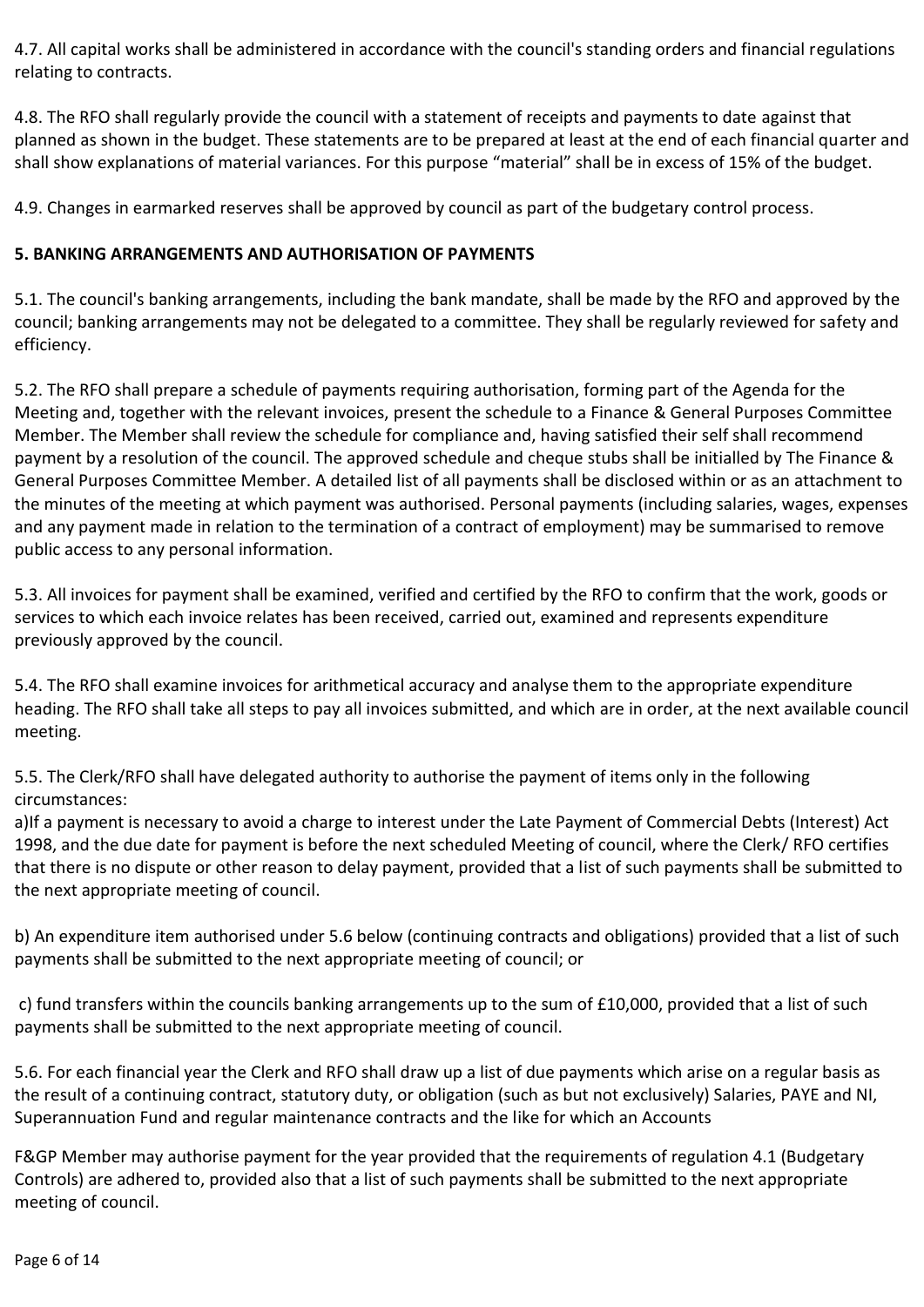5.7. A record of regular payments made under 5.6 above shall be drawn up and be signed by two members on each and every occasion when payment is authorised - thus controlling the risk of duplicated payments being authorised and/or made.

5.8. In respect of grants a duly authorised committee shall approve expenditure within any limits set by council and in accordance with any policy statement approved by council. Any Revenue or Capital Grant in excess of £5,000 shall before payment, be subject to ratification by resolution of the council.

5.9. Members are subject to the Code of Conduct that has been adopted by the council and shall comply with the Code and Standing Orders when a decision to authorise or instruct payment is made in respect of a matter in which they have a disclosable pecuniary or other interest, unless a dispensation has been granted.

5.10. The council will aim to rotate the duties of members in these Regulations so that onerous duties are shared out as evenly as possible over time.

5.11. Any changes in the recorded details of suppliers, such as bank account records, shall be approved in writing by a Member.

## **6. INSTRUCTIONS FOR THE MAKING OF PAYMENTS**

6.1. The council will make safe and efficient arrangements for the making of its payments.

6.2. Following authorisation under Financial Regulation 5 above, the council, the Finance & General Purposes Committee Members shall give instruction that a payment shall be made.

6.3. All payments shall be effected by cheque or other instructions to the council's bankers, or otherwise, in accordance with a resolution of council.

6.4. Cheques or orders for payment drawn on the bank account in accordance with the schedule as presented to council or committee shall be signed by two members of council in accordance with a resolution instructing that payment. A member who is a bank signatory, having a connection by virtue of family or business relationships with the beneficiary of a payment, should not, under normal circumstances, be a signatory to the payment in question.

6.5. To indicate agreement of the details shown on the cheque or order for payment with the counterfoil and the invoice or similar documentation, the signatories shall each also initial the cheque counterfoil.

6.6. Cheques or orders for payment shall not normally be presented for signature other than at a council or committee meeting (including immediately before or after such a meeting). Any signatures obtained away from such meetings shall be reported to the council or The Finance & General Purposes Committee at the next convenient meeting.

6.7. If thought appropriate by the council, payment for utility supplies (energy, telephone and water) and any National Non-Domestic Rates may be made by variable direct debit provided that the instructions are signed by two members and any payments are reported to council as made. The approval of the use of a variable direct debit shall be regularly renewed by resolution of the council at least every two years.

6.8. If thought appropriate by the council, payment for certain items (principally salaries) may be made through the banking transfer provided that the instructions are signed, or otherwise evidenced by two members are retained and any payments are reported to council as made. The approval of the use of banking transfer shall be renewed by resolution of the council at least every two years.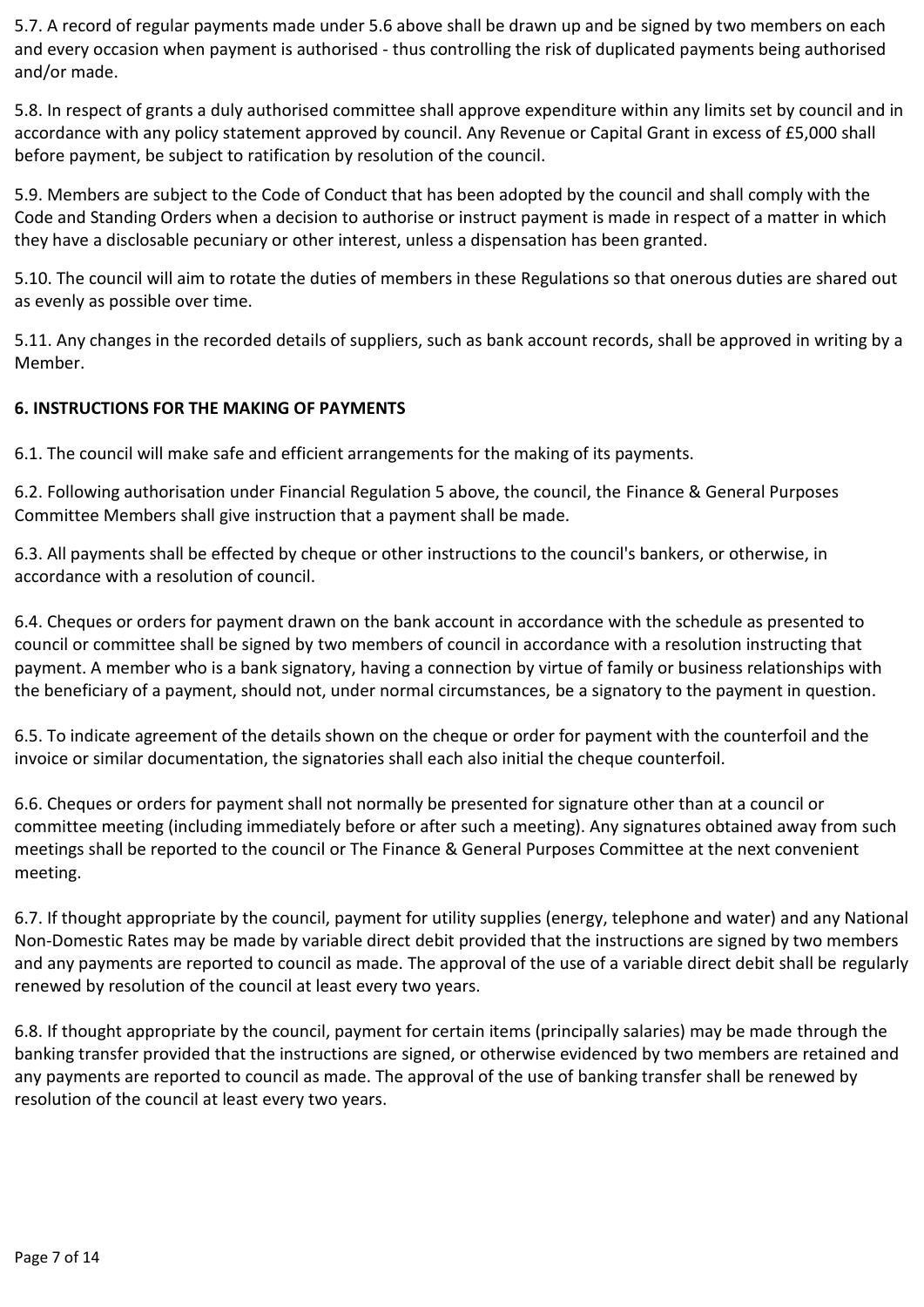6.9. If thought appropriate by the council, payment for certain items may be made by BACS or CHAPS methods provided that the instructions for each payment are signed, or otherwise evidenced, by two authorised bank signatories, are retained and any payments are reported to council as made. The approval of the use of BACS or CHAPS shall be renewed by resolution of the council at least every two years.

6.10. If thought appropriate by the council payment for certain items may be made by internet banking transfer provided evidence is retained showing which members approved the payment.

6.11. Where a computer requires use of a personal identification number (PIN) or other password(s), for access to the council's records on that computer, a note shall be made of the PIN and Passwords and shall be handed to and retained by the Chairman of Council in a sealed dated envelope. This envelope may not be opened other than in the presence of two Finance & General Purposes Committee councillors. After the envelope has been opened, in any circumstances, the PIN and/or passwords shall be changed as soon as practicable. The fact that the sealed envelope has been opened, in whatever circumstances, shall be reported to all members immediately and formally to the next available meeting of the council. This will not be required for a member's personal computer used only for remote authorisation of bank payments.

6.12. No employee or councillor shall disclose any PIN or password, relevant to the working of the council or its bank accounts, to any person not authorised in writing by the council or a duly delegated committee.

6.13. Regular back-up copies of the records on any computer shall be made and shall be stored securely away from the computer in question, and preferably off site.

6.14. The council, and any members using computers for the council's financial business, shall ensure that anti-virus, anti-spyware and firewall software with automatic updates, together with a high level of security, is used.

6.15. Where internet banking arrangements are made with any bank, the Clerk/RFO shall be appointed as the Service Administrator. The bank mandate approved by the council shall identify a number of councillors who will be authorised to approve transactions on those accounts. The bank mandate will state clearly the amounts of payments that can be instructed by the use of the Service Administrator alone, or by the Service Administrator with a stated number of approvals.

6.16. Access to any internet banking accounts will be directly to the access page (which may be saved under "favourites"), and not through a search engine or e-mail link. Remembered or saved passwords facilities must not be used on any computer used for council banking work. Breach of this Regulation will be treated as a very serious matter under these regulations.

6.17. Changes to account details for suppliers, which are used for internet banking may only be changed on written hard copy notification by the supplier and supported by hard copy authority for change signed by two of the Clerk/RFO and a Finance & General Purposes Committee Member. A programme of regular checks of standing data with suppliers will be followed.

6.18. Any Debit Cards issued for use will be specifically restricted to the Clerk/RFO and the Chairman of the Finance and General Purposes Committee and will also be restricted to a single transaction maximum value of £500 unless authorised by council in writing before any order is placed.

6.19. A pre-paid debit card may be issued to employees with varying limits. These limits will be set by the council. Transactions and purchases made will be reported to the council and authority for topping-up shall be at the discretion of the council.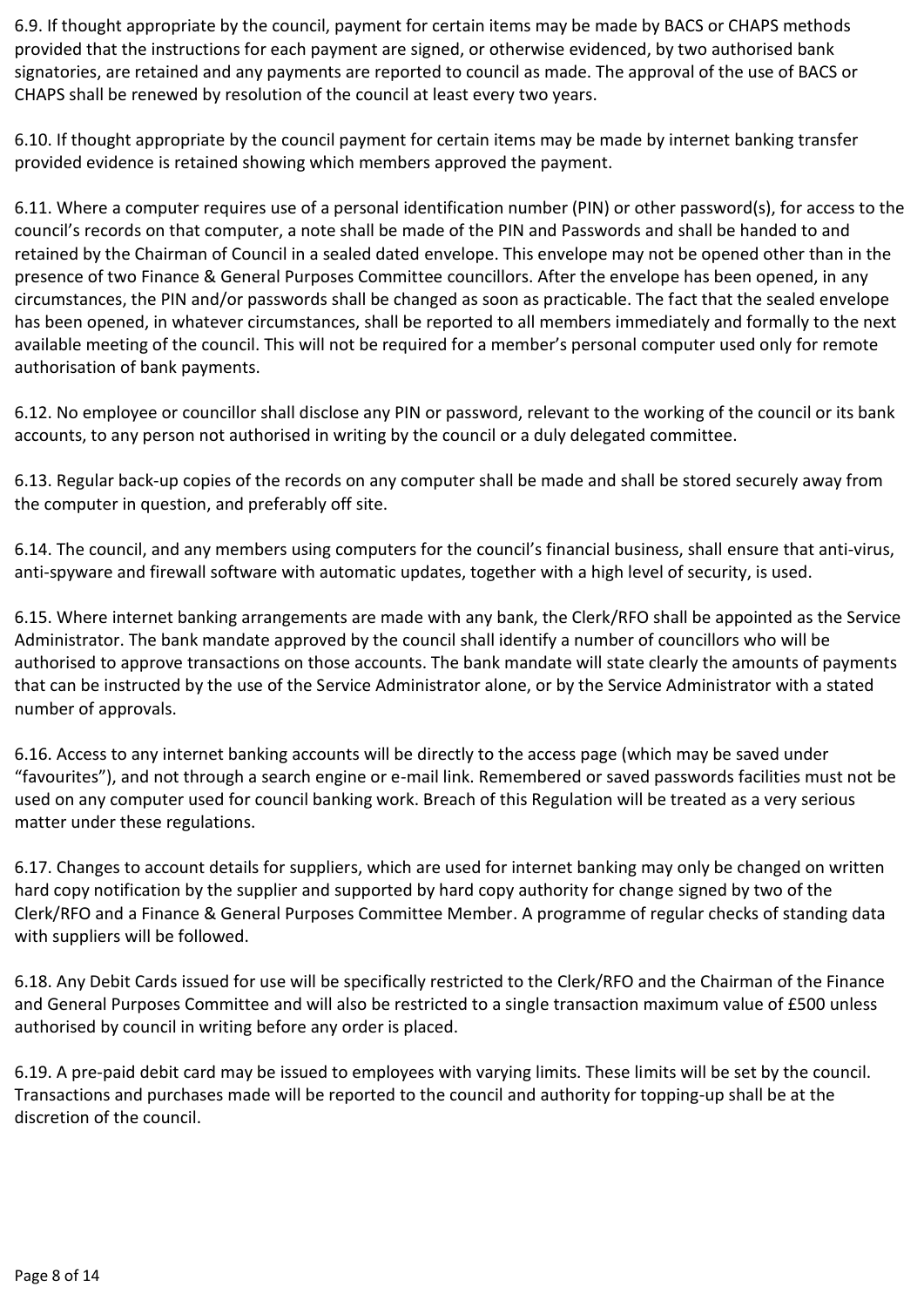6.20. Any corporate credit card or trade card account opened by the council will be specifically restricted to use by the Clerk/RFO and shall be subject to automatic payment in full at each month-end. Personal credit or debit cards of members or staff shall not be used under any circumstances. All expenditure on the credit card/trade account must appear on the accounts and authorised for payment at the monthly council meetings.

6.21. The RFO may provide petty cash to officers for the purpose of defraying operational and other expenses. Vouchers for payments made shall be forwarded to the RFO with a claim for reimbursement.

a) The RFO shall maintain a petty cash float of £150 for the purpose of defraying operational and other expenses. Vouchers for payments made from petty cash shall be kept to substantiate the payment.

b) Income received must not be paid into the petty cash float but must be separately banked, as provided elsewhere in these regulations.

c) Payments to maintain the petty cash float shall be shown separately on the schedule of payments presented to council under 5.2 above.]

## **7. PAYMENT OF SALARIES**

7.1. As an employer, the council shall make arrangements to meet fully the statutory requirements placed on all employers by PAYE and National Insurance legislation. The payment of all salaries shall be made in accordance with payroll records and the rules of PAYE and National Insurance currently operating, and salary rates shall be as agreed by council.

7.2. Payment of salaries and payment of deductions from salary such as may be required to be made for tax, national insurance and pension contributions, or similar statutory or discretionary deductions must be made in accordance with the payroll records and on the appropriate dates stipulated in employment contracts, provided that each payment is reported to the next available council meeting, as set out in these regulations above.

7.3. No changes shall be made to any employee's pay, emoluments, or terms and conditions of employment without the prior consent of the council.

7.4. Each and every payment to employees of net salary and to the appropriate creditor of the statutory and discretionary deductions shall be recorded in a separate confidential record (confidential cash book). This confidential record is not open to inspection or review (under the Freedom of Information Act 2000 or otherwise) other than:

a) by any councillor who can demonstrate a need to know;

- b) by the internal auditor;
- c) by the external auditor; or

d) by any person authorised under Audit Commission Act 1998, or any superseding legislation.

7.5. The total of such payments in each calendar month shall be reported with all other payments as made as may be required under these Financial Regulations, to ensure that only payments due for the period have actually been paid.

7.6. An effective system of personal performance management should be maintained for the senior officers.

7.7. Any termination payments shall be supported by a clear business case and reported to the council. Termination payments shall only be authorised by council.

7.8. Before employing interim staff the council must consider a full business case.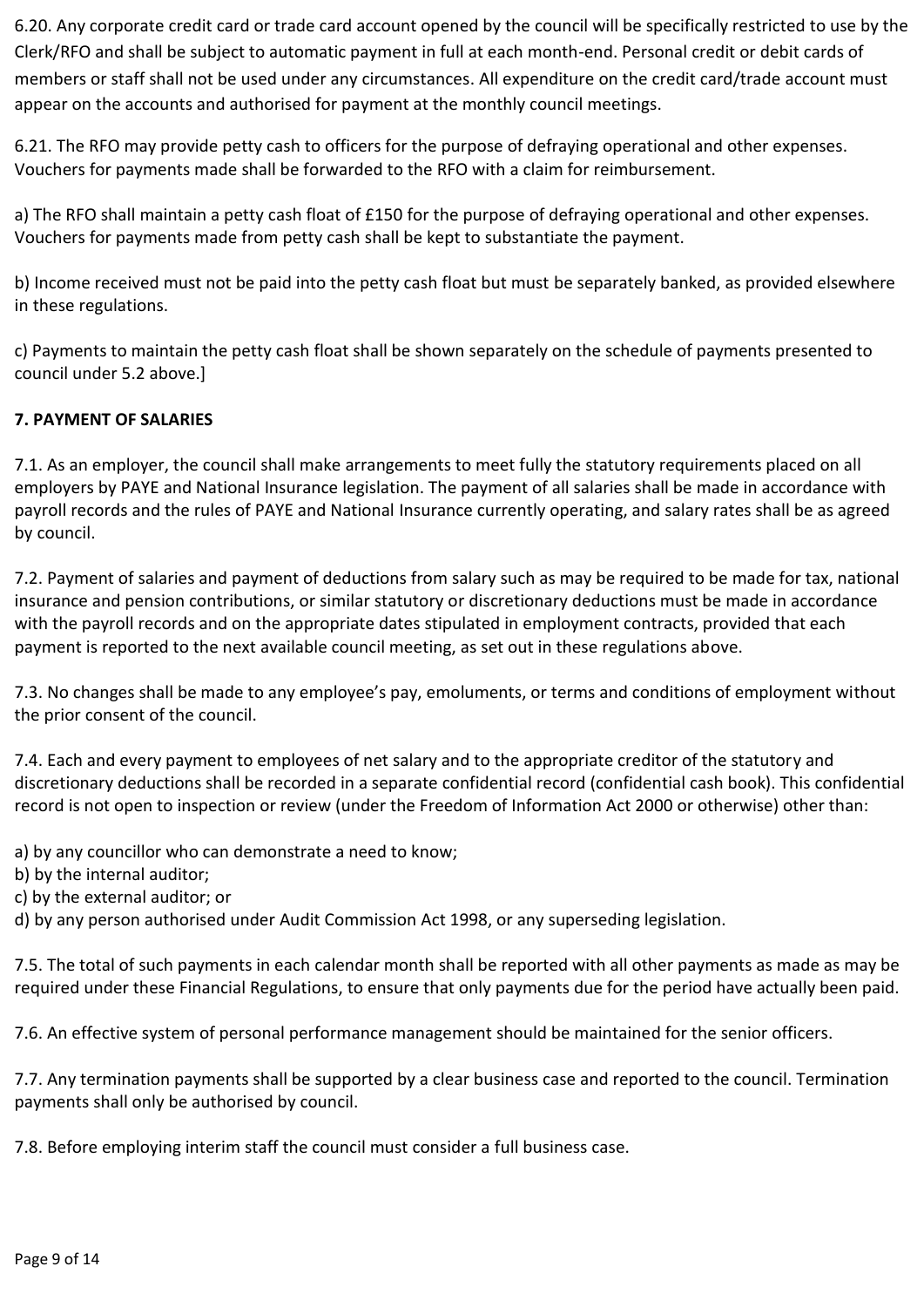#### **8. LOANS AND INVESTMENTS**

8.1. All borrowings shall be affected in the name of the council, after obtaining any necessary borrowing approval. Any application for borrowing approval shall be approved by Council as to terms and purpose. The application for borrowing approval and subsequent arrangements for the loan shall only be approved by full council.

8.2. Any financial arrangement which does not require formal borrowing approval from the Secretary of State (such as Hire Purchase or Leasing of tangible assets) shall be subject to approval by the full council. In each case a report in writing shall be provided to council in respect of value for money for the proposed transaction.

8.3. The council will arrange with the council's banks and investment providers for the sending of a copy of each statement of account to the Chairman of the council at the same time as one is issued to the Clerk/ RFO.

8.4. All loans and investments shall be negotiated in the name of the council and shall be for a set period in accordance with council policy.

8.5. The council shall consider the need for an Investment Strategy and Policy which, if drawn up, shall be in accordance with relevant regulations, proper practices and guidance. Any Strategy and Policy shall be reviewed by the council at least annually.

8.6. All investments of money under the control of the council shall be in the name of the council.

8.7. All investment certificates and other documents relating thereto shall be retained in the custody of the RFO.

8.8. Payments in respect of short term or long term investments, including transfers between bank accounts held in the same bank, or branch, shall be made in accordance with Regulation 5 (Authorisation of payments) and Regulation 6 (Instructions for payments).

## **9. INCOME**

9.1. The collection of all sums due to the council shall be the responsibility of and under the supervision of the RFO.

9.2. Particulars of all charges to be made for work done, services rendered or goods supplied shall be agreed annually by the council, notified to the RFO and the RFO shall be responsible for the collection of all accounts due to the council.

9.3. The council will review all fees and charges at least annually, following a report of the Clerk.

9.4. Any sums found to be irrecoverable and any bad debts shall be reported to the council and shall be written off in the year.

9.5. All sums received on behalf of the council shall be banked intact as directed by the RFO. In all cases, all receipts shall be deposited with the council's bankers with such frequency as the RFO considers necessary. 9.6. The origin of each receipt shall be entered on the paying-in slip.

9.7. Personal cheques shall not be cashed out of money held on behalf of the council.

9.8. The RFO shall promptly complete any VAT Return that is required. Any repayment claim due in accordance with VAT Act 1994 section 33 shall be made at least annually coinciding with the financial year end.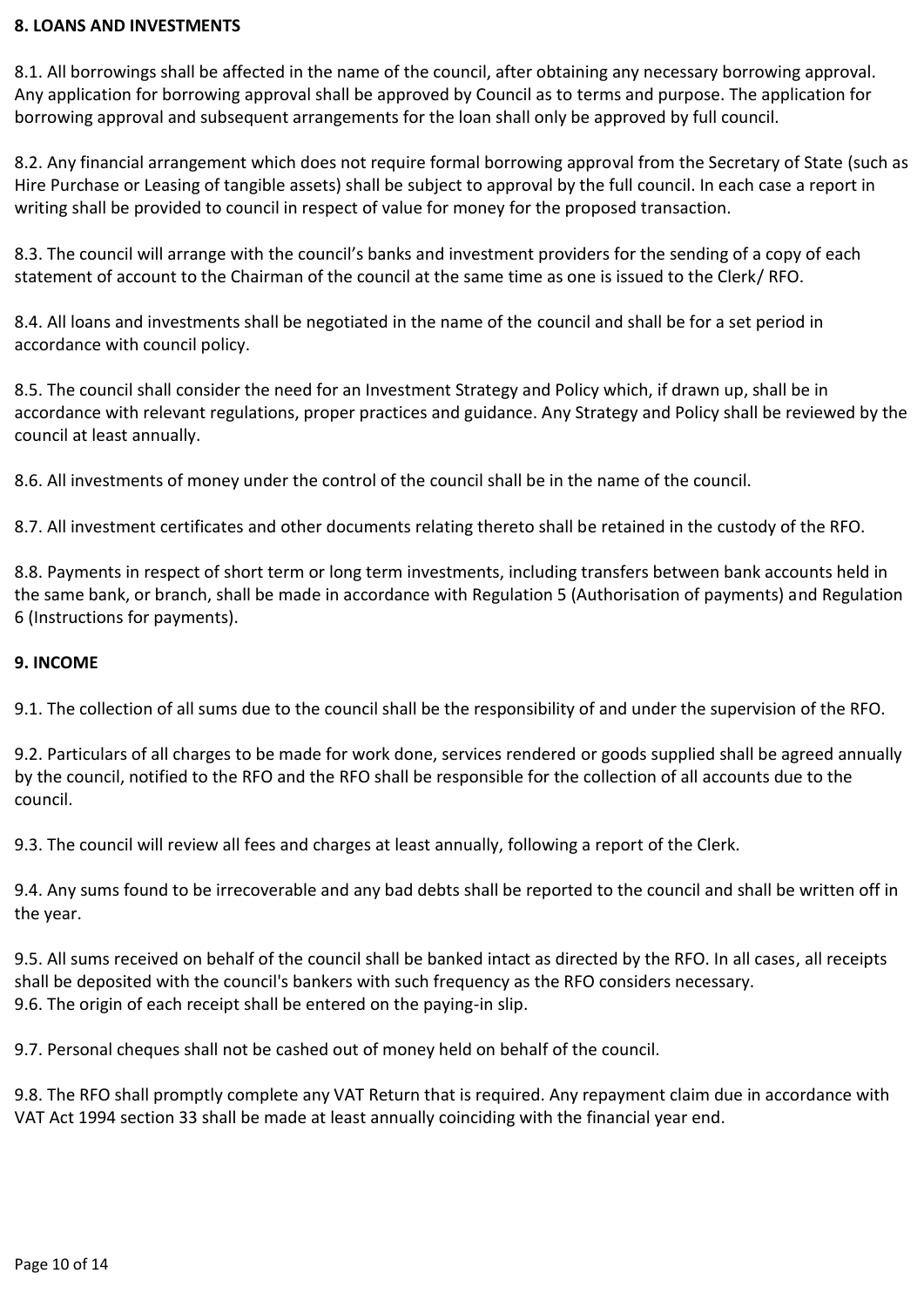9.9. Where any significant sums of cash are regularly received by the council, the RFO shall take such steps as are agreed by the council to ensure that more than one person is present when the cash is counted in the first instance, that there is a reconciliation to some form of control such as ticket issues, and that appropriate care is taken in the security and safety of individuals banking such cash.

9.10. Any income arising which is the property of a charitable trust shall be paid into a charitable bank account. Instructions for the payment of funds due from the charitable trust to the council (to meet expenditure already incurred by the authority) will be given by the Managing Trustees of the charity meeting separately from any council meeting (see also Regulation 16 below).

# **10. ORDERS FOR WORK, GOODS AND SERVICES**

10.1. An official order or letter shall be issued for all work, goods and services unless a formal contract is to be prepared or an official order would be inappropriate. Copies of orders shall be retained.

10.2. Order books shall be controlled by the RFO.

10.3. All members and officers are responsible for obtaining value for money at all times. An officer issuing an official order shall ensure as far as reasonable and practicable that the best available terms are obtained in respect of each transaction, usually by obtaining three or more quotations or estimates from appropriate suppliers, subject to any *de minimis* provisions in Regulation 11.1 below.

10.4. A member may not issue an official order or make any contract on behalf of the council.

10.5. The RFO shall verify the lawful nature of any proposed purchase before the issue of any order, and in the case of new or infrequent purchases or payments, the RFO shall ensure that the statutory authority shall be reported to the meeting at which the order is approved so that the minutes can record the power being used.

# **11. CONTRACTS**

11.1. Procedures as to contracts are laid down as follows:

a. Every contract shall comply with these financial regulations, and no exceptions shall be made otherwise than in an emergency provided that this regulation need not apply to contracts which relate to items (i) to (vi) below:

i. for the supply of gas, electricity, water, sewerage and telephone services;

ii. for specialist services such as are provided by solicitors, accountants, surveyors, planning consultants and computer specialists;

iii. for work to be executed or goods or materials to be supplied which consist of repairs to or parts for existing machinery or equipment or plant;

iv. for work to be executed or goods or materials to be supplied which constitute an extension of an existing contract by the council;

v. for additional audit work of the external auditor up to an estimated value of £500 (in excess of this sum the Clerk and RFO shall act after consultation with the Chairman and Vice Chairman of council); and

vi. for goods or materials proposed to be purchased which are proprietary articles and / or are only sold at a fixed price.

b. Where the council intends to procure or award a public supply contract, public service contract or public works contract as defined by The Public Contracts Regulations 2015 ("the Regulations") which is valued at £3,000 or more, the council shall comply with the relevant requirements of the Regulations 2.

c. The full requirements of The Regulations, as applicable, shall be followed in respect of the tendering and award of a public supply contract, public service. Page 11 of 14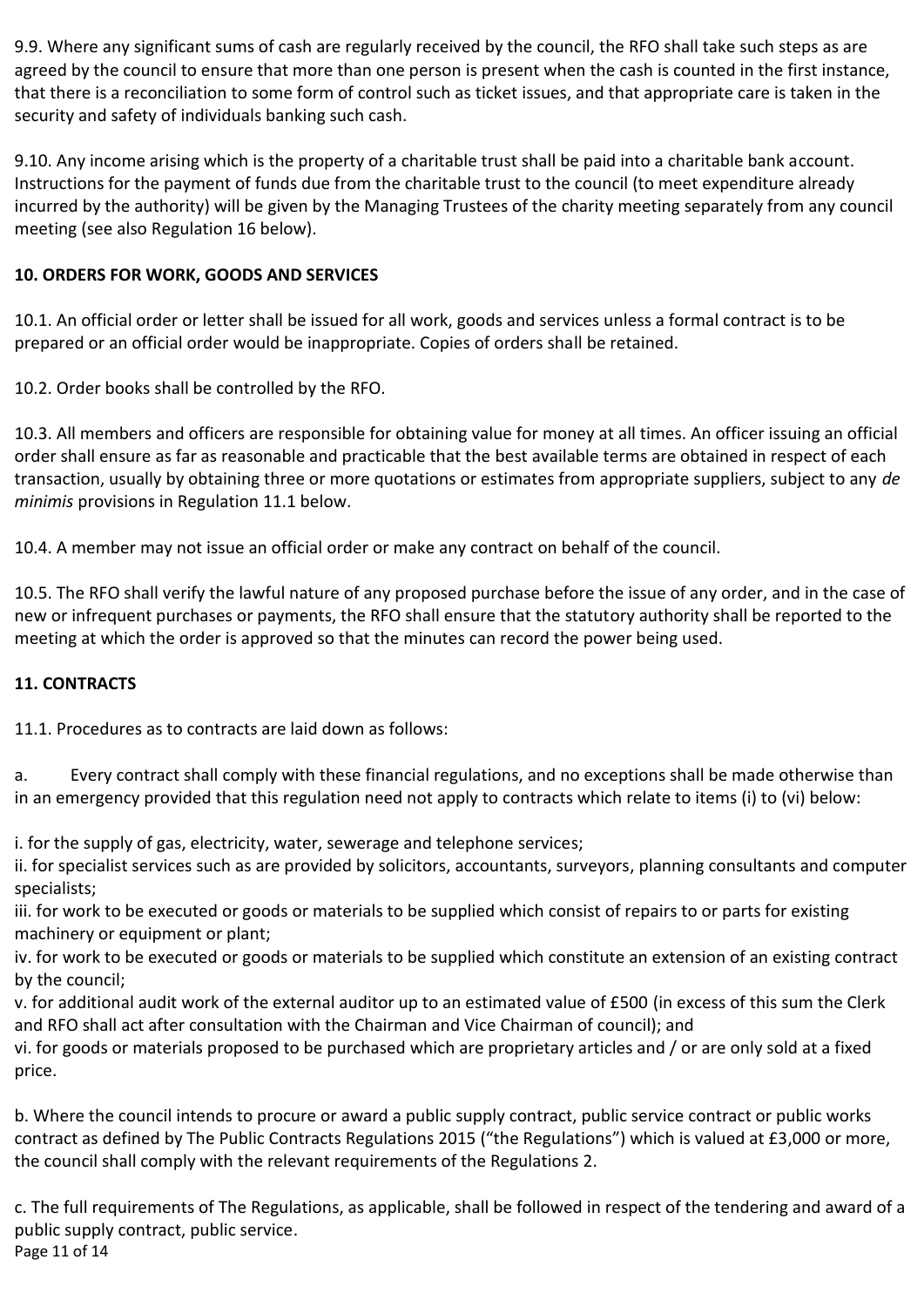11.2. The Regulations require councils to use the Contracts Finder website to advertise contract opportunities, set out the procedures to be followed in awarding new contracts and to publicise the award of new contracts, contract or public works contract which exceed thresholds in The Regulations set by the Public Contracts Directive 2014/24/EU (which may change from time to time).

d. When applications are made to waive financial regulations relating to contracts to enable a price to be negotiated without competition the reason shall be embodied in a recommendation to the council.

e. Such invitation to tender shall state the general nature of the intended contract and the Clerk shall obtain the necessary technical assistance to prepare a specification in appropriate cases. The invitation shall in addition state that tenders must be addressed to the Clerk in the ordinary course of post. Each tendering firm shall be supplied with a specifically marked envelope in which the tender is to be sealed and remain sealed until the prescribed date for opening tenders for that contract.

f. All sealed tenders shall be opened at the same time on the prescribed date by the Clerk in the presence of at least one member of council.

g. Any invitation to tender issued under this regulation shall be subject to Standing Orders 19. and shall refer to the terms of the Bribery Act 2010.

h. When it is to enter into a contract of less than £3,000 and above £2,000 in value for the supply of goods or materials or for the execution of works or specialist services other than such goods, materials, works or specialist services as are excepted as set out in paragraph (a) the Clerk/RFO shall obtain 3 quotations (priced descriptions of the proposed supply); where the value is below £2,000 and above £1,000 the Clerk/RFO shall strive to obtain 3 estimates. Otherwise, Regulation 10.3 above shall apply.

i. The council shall not be obliged to accept the lowest or any tender, quote or estimate.

- 11.3. Thresholds currently applicable are:
- a. For public supply and public service contracts 209,000 Euros (£164,176)
- b. For public works contracts 5,225,000 Euros (£4,104,394)

11.4.Based on NALC's model standing order 18d in Local Councils Explained © 2013 National Association of Local Councils

j. Should it occur that the council, or duly delegated committee, does not accept any tender, quote or estimate, the work is not allocated and the council requires further pricing, provided that the specification does not change, no person shall be permitted to submit a later tender, estimate or quote who was present when the original decision making process was being undertaken.

# **12. PAYMENTS UNDER CONTRACTS FOR BUILDING OR OTHER CONSTRUCTION WORKS (PUBLIC WORKS CONTRACTS)**

12.1. Payments on account of the contract sum shall be made within the time specified in the contract by the RFO upon authorised certificates of the architect or other consultants engaged to supervise the contract (subject to any percentage withholding as may be agreed in the particular contract).

12.2. Where contracts provide for payment by instalments the RFO shall maintain a record of all such payments. In any case where it is estimated that the total cost of work carried out under a contract, excluding agreed variations, will exceed the contract sum of 5% or more a report shall be submitted to the council.

12.3. Any variation to a contract or addition to or omission from a contract must be approved by the council and Clerk to the contractor in writing, the council being informed where the final cost is likely to exceed the financial provision.] Page 12 of 14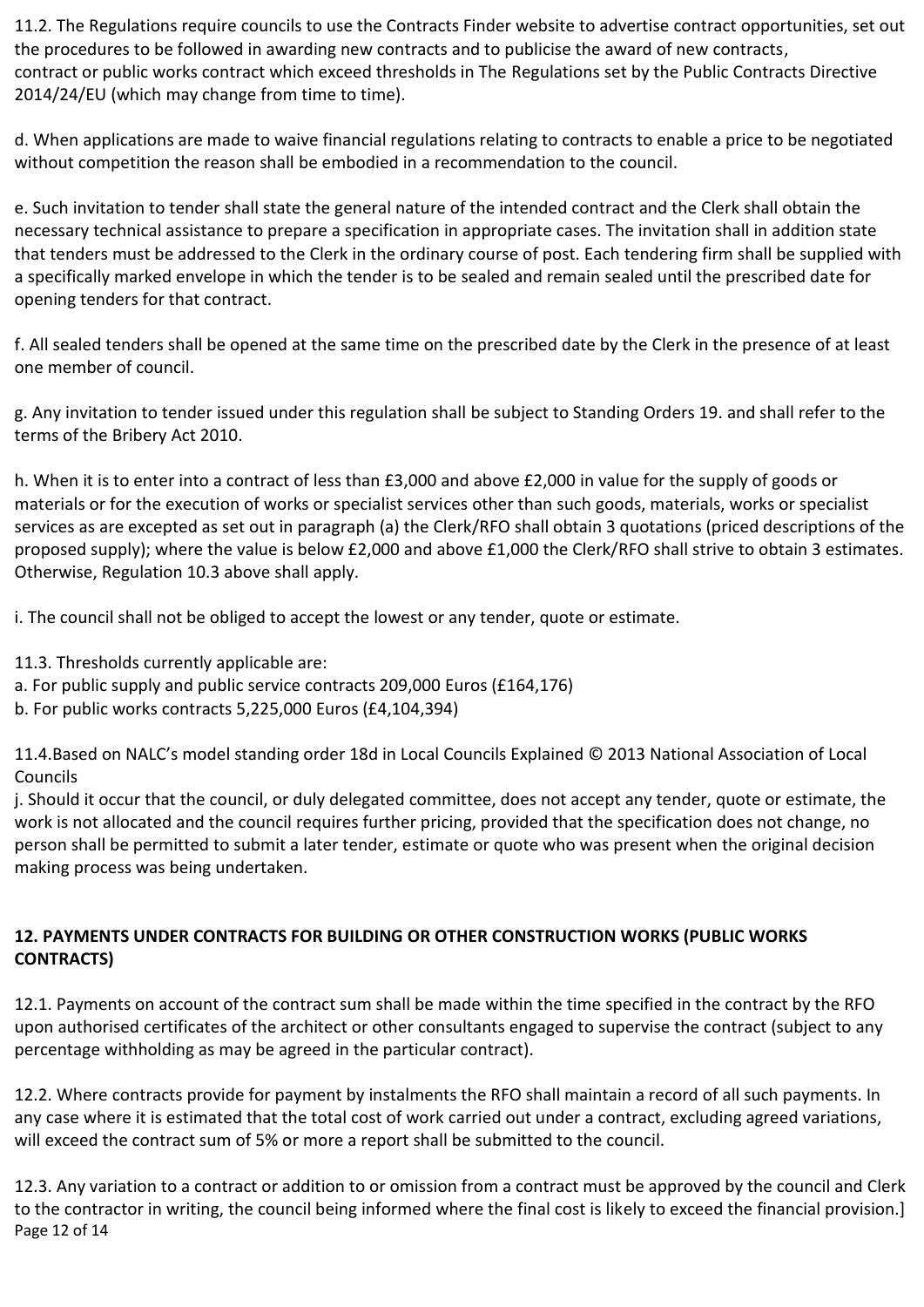#### **13. STORES AND EQUIPMENT**

13.1. The officer in charge of each section shall be responsible for the care and custody of stores and equipment in that section.

13.2. Delivery notes shall be obtained in respect of all goods received into store or otherwise delivered and goods must be checked as to order and quality at the time delivery is made.

13.3. Stocks shall be kept at the minimum levels consistent with operational requirements.

13.4. The RFO shall be responsible for periodic checks of stocks and stores at least annually.

#### **14. ASSETS, PROPERTIES AND ESTATES**

14.1. The Clerk shall make appropriate arrangements for the custody of all title deeds and Land Registry Certificates of properties held by the council. The RFO shall ensure a record is maintained of all properties held by the council, recording the location, extent, plan, reference, purchase details, nature of the interest, tenancies granted, rents payable and purpose for which held in accordance with Accounts and Audit Regulations.

14.2. No tangible moveable property shall be purchased or otherwise acquired, sold, leased or otherwise disposed of, without the authority of the council, together with any other consents required by law, save where the estimated value of any one item of tangible movable property does not exceed £250.

14.3. No real property (interests in land) shall be sold, leased or otherwise disposed of without the authority of the council, together with any other consents required by law. In each case a report in writing shall be provided to council in respect of valuation and surveyed condition of the property (including matters such as planning permissions and covenants) together with a proper business case (including an adequate level of consultation with the electorate).

14.4. No real property (interests in land) shall be purchased or acquired without the authority of the full council. In each case a report in writing shall be provided to council in respect of valuation and surveyed condition of the property (including matters such as planning permissions and covenants) together with a proper business case (including an adequate level of consultation with the electorate).

14.5. Subject only to the limit set in Regulation 14.2 above, no tangible moveable property shall be purchased or acquired without the authority of the full council. In each case a report in writing shall be provided to council with a full business case.

14.6. The RFO shall ensure that an appropriate and accurate Register of Assets and Investments is kept up to date. The continued existence of tangible assets shown in the Register shall be verified at least annually, possibly in conjunction with a health and safety inspection of assets.

#### **15. INSURANCE**

15.1. Following the annual risk assessment (per Regulation 17), the RFO shall effect all insurances and negotiate all claims on the council's insurers.

15.2. The Clerk shall give prompt notification to the council of all new risks, properties or vehicles which require to be insured and of any alterations affecting existing insurances.

15.3. The RFO shall keep a record of all insurances effected by the council and the property and risks covered thereby and annually review it.